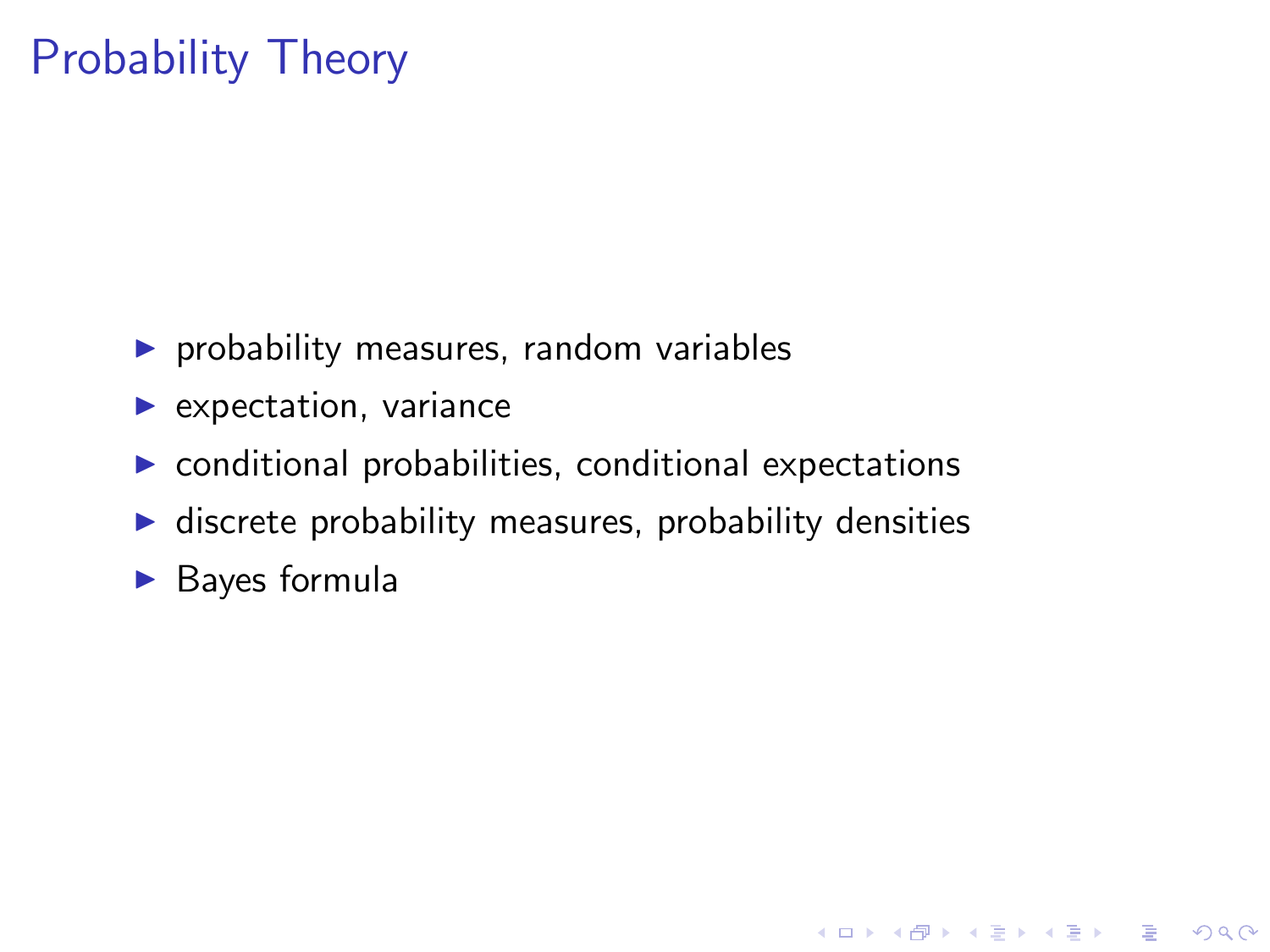## Decision Theory, Maximum Likelihood, and Discriminant Functions

- $\triangleright$  setting for supervised learning
- $\blacktriangleright$  Bayes theorem
- $\blacktriangleright$  decision rules, Bayes risk
- $\blacktriangleright$  discriminant functions
- $\triangleright$  discriminant functions for special cases of Gaussian class densities
- $\triangleright$  Maximum Likelihood Estimation of parametric densities.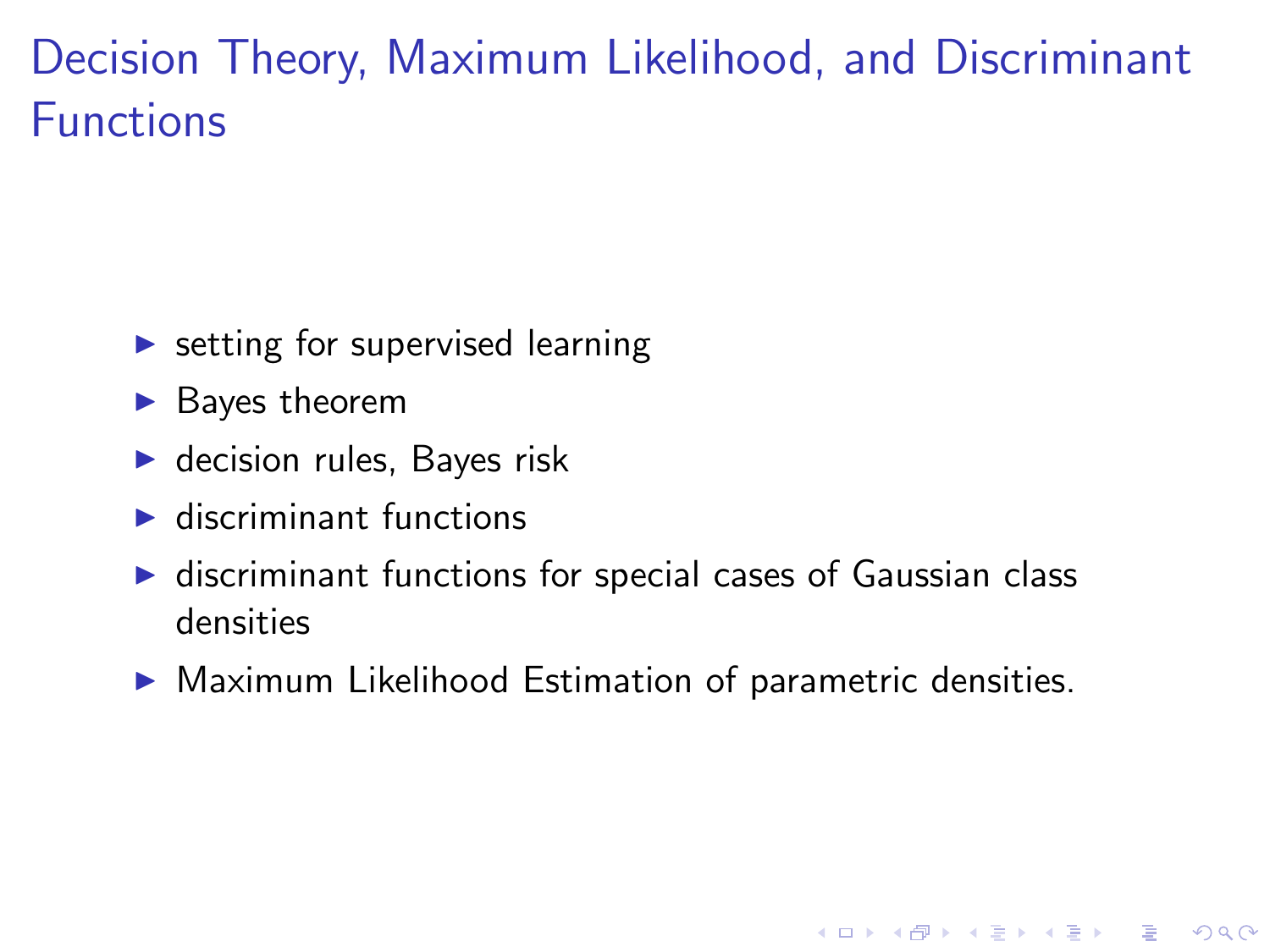## Principal Component Analysis

- $\triangleright$  PCA finds low-dimensional subspace which contains most of the variance of the data.
- $\triangleright$  Used for: dimensionality reduction, reducing the number of highly correlated variabels.
- $\triangleright$  Basic idea: Compute Eigendecomposition of the covariance matrix.

**KORK ERKER ADE YOUR** 

 $\triangleright$  Problems: How to decide on the number of embeddings ('knee'?)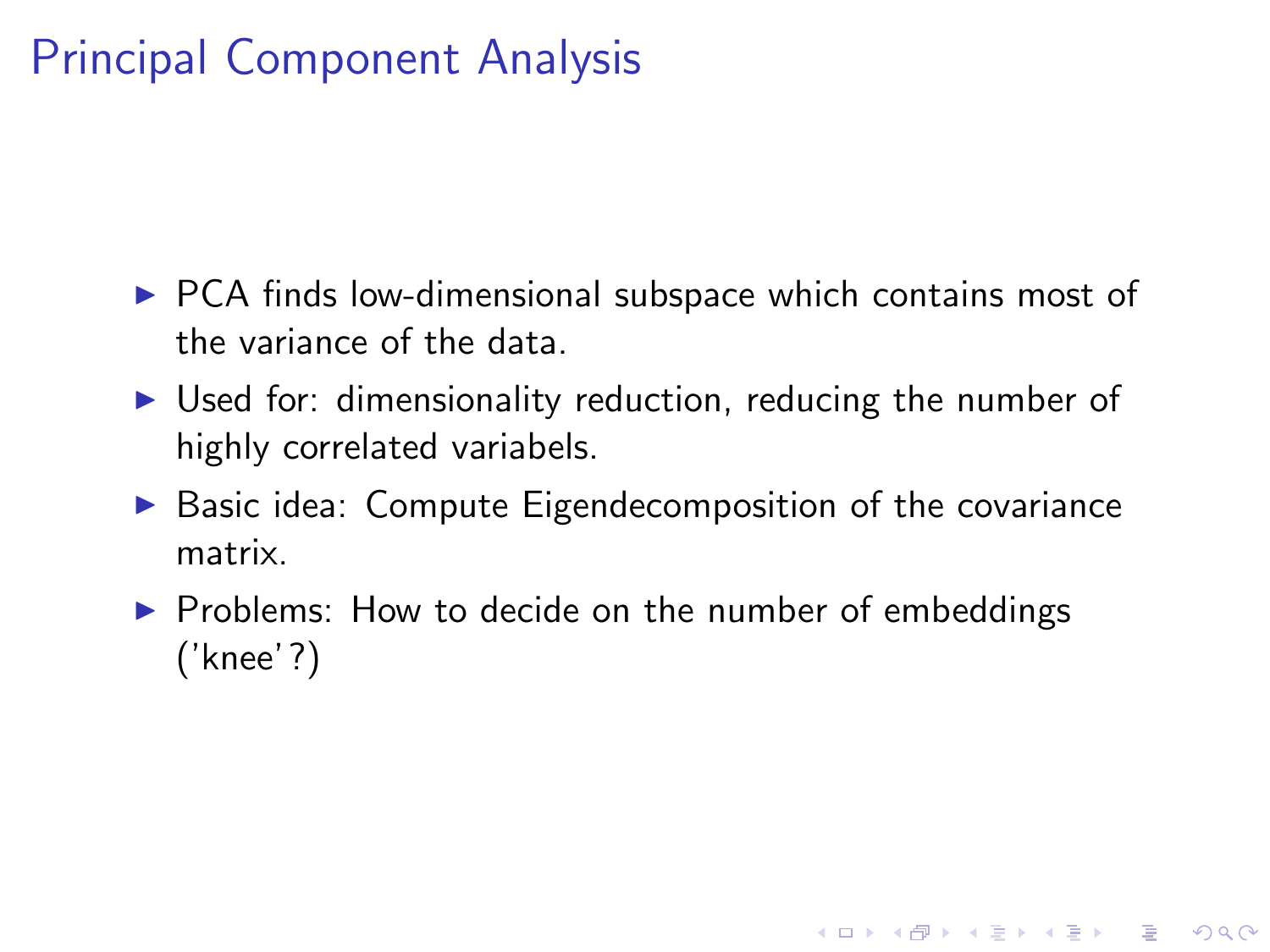#### Independent Component Analysis

 $\triangleright$  Problem: We observe a linear mixture of independent sources (for example, time-series data)

$$
y(t)=Ax(t)
$$

where  $\overline{A}$  is unknown. We want to compute the unmixing matrix  $A^{-1}$ .

- ▶ Applications: Blind Source Separation, removal of artifacts.
- $\triangleright$  TDSep: Joint diagonalization of covariance matrices at time point t and t and  $t - \tau$ .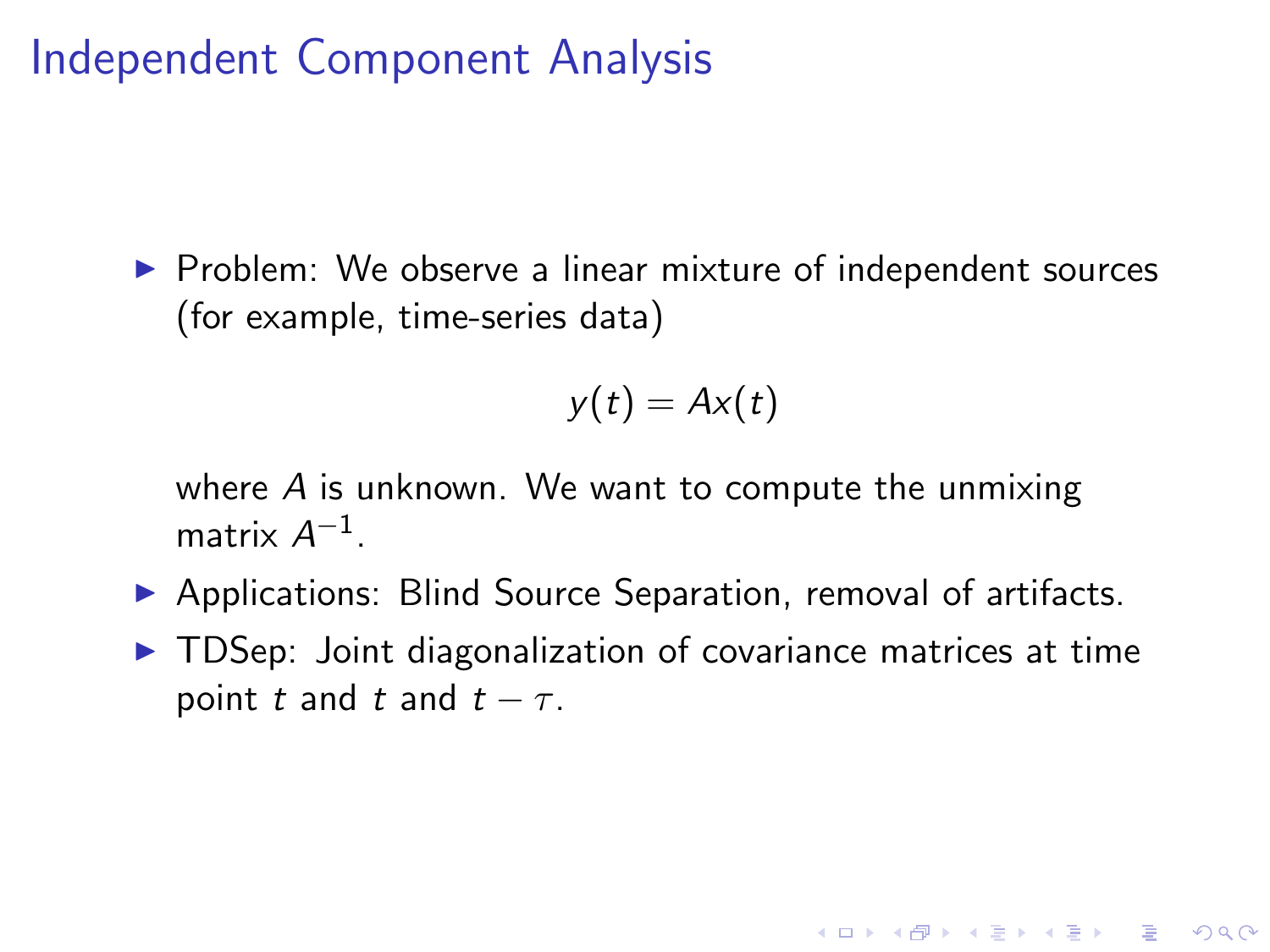## K-Means Clustering

▶ Problem: Partition a set of points into *clusters* such that each cluster contains similar points.

- $\blacktriangleright$  Algorith: EM-like iteration
	- 1. Find closest center for each point.
	- 2. Recompute mean given these assignments.
- $\triangleright$  Other variants are real EM-algorithm for mixtures of Gaussians.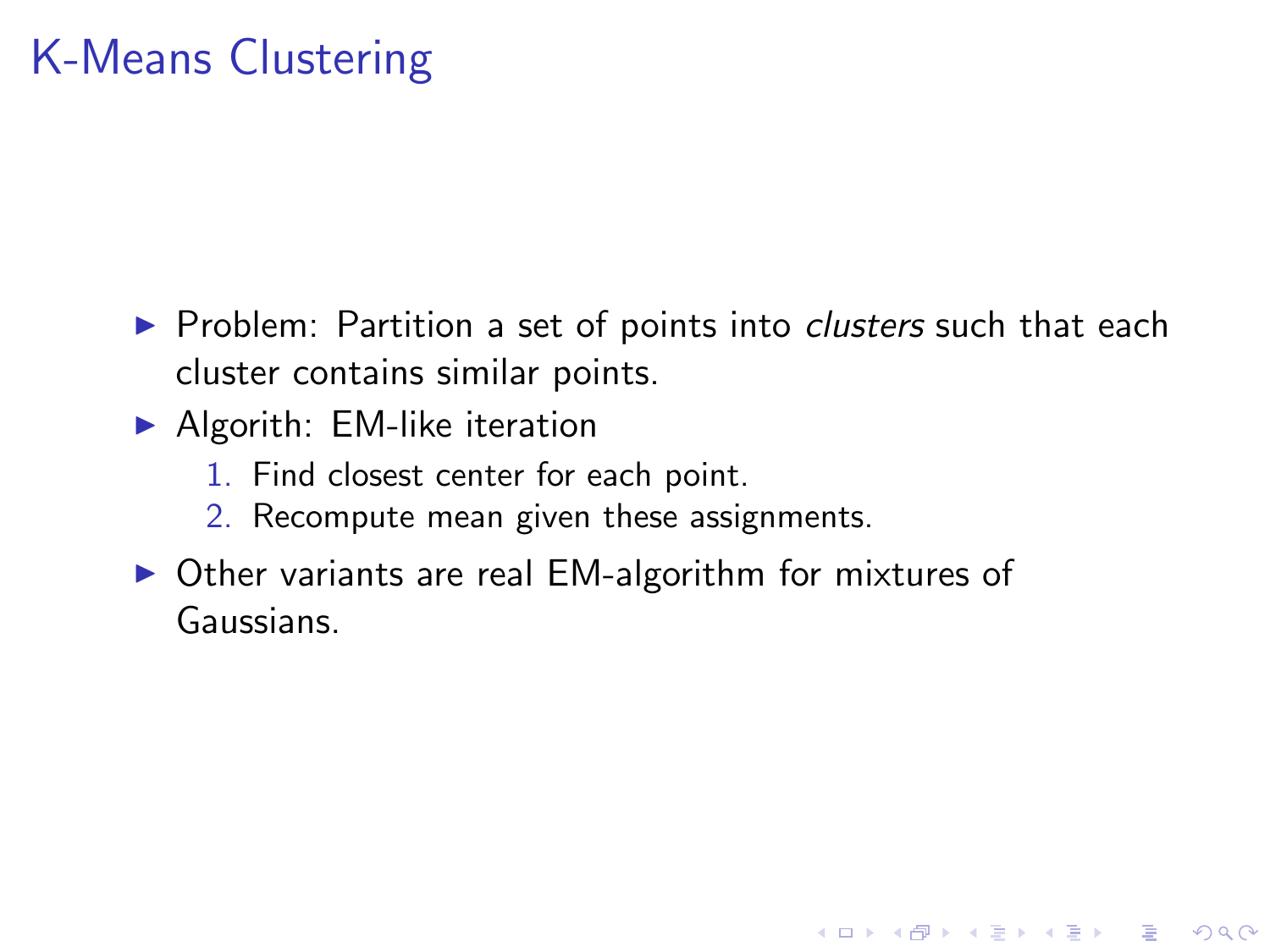### Agglomerative Clustering

 $\triangleright$  Problem: Build a tree which represents a nested partitioning of a set of points.

K ロ ▶ K @ ▶ K 할 > K 할 > 1 할 > 1 이익어

- ▶ Algorithm: (Bottom-up) Cluster two points or clusters together according to some cost function
- $\blacktriangleright$  Where to cut the tree?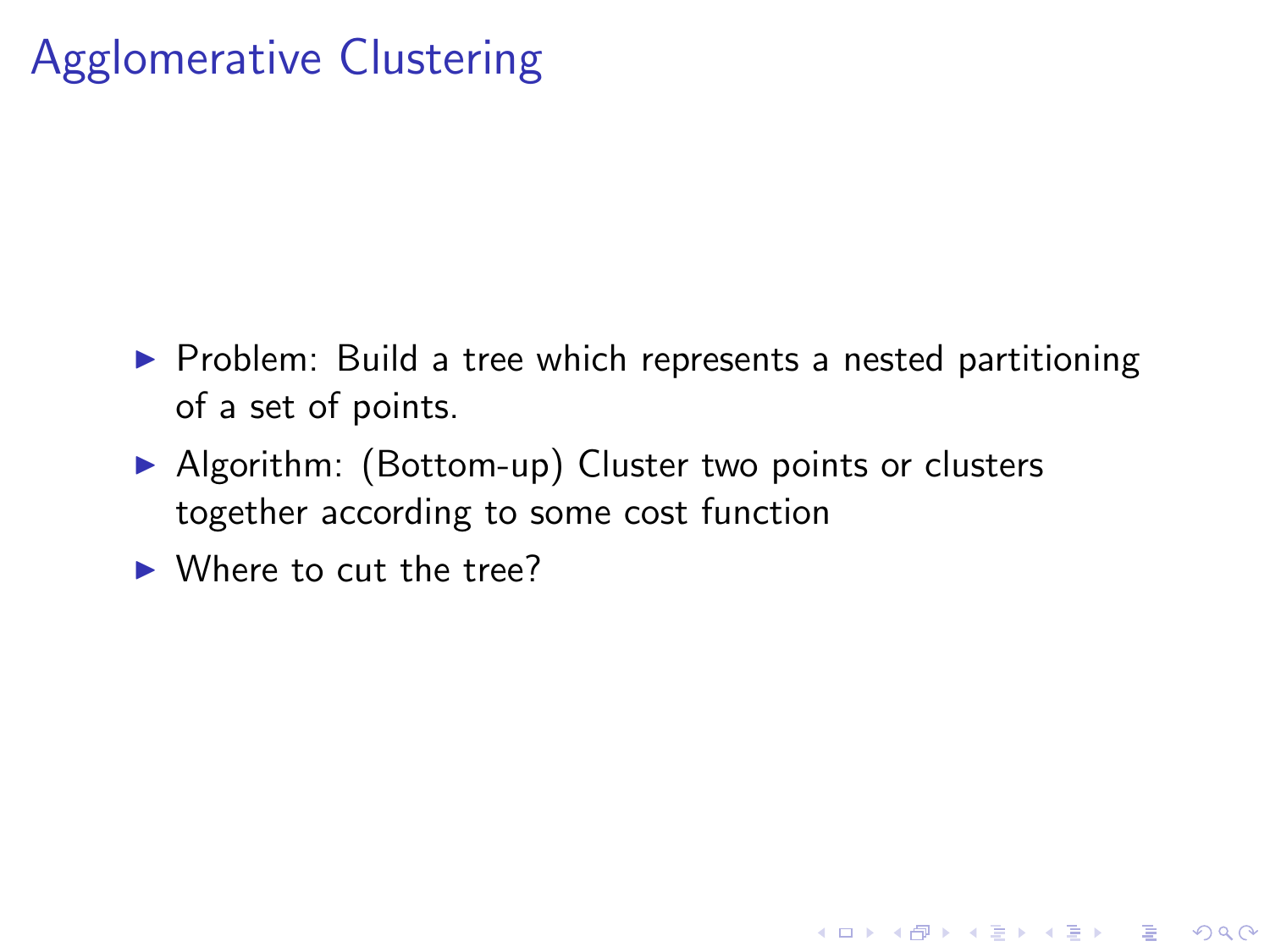### Stability-Based Model Selection for Clustering

- $\blacktriangleright$  Problem: Find the "correct" number of clusters.
- $\blacktriangleright$  Algorithm:
	- 1. Run the algorithm several times with different starting values, or resample from the data.

- 2. Compute differences between clustering solutions.
- 3. Normalize by "random clusterer".
- 4. Pick most stable number of clusters.
- $\triangleright$  Problems: Still no guarantee that clustering really makes sense.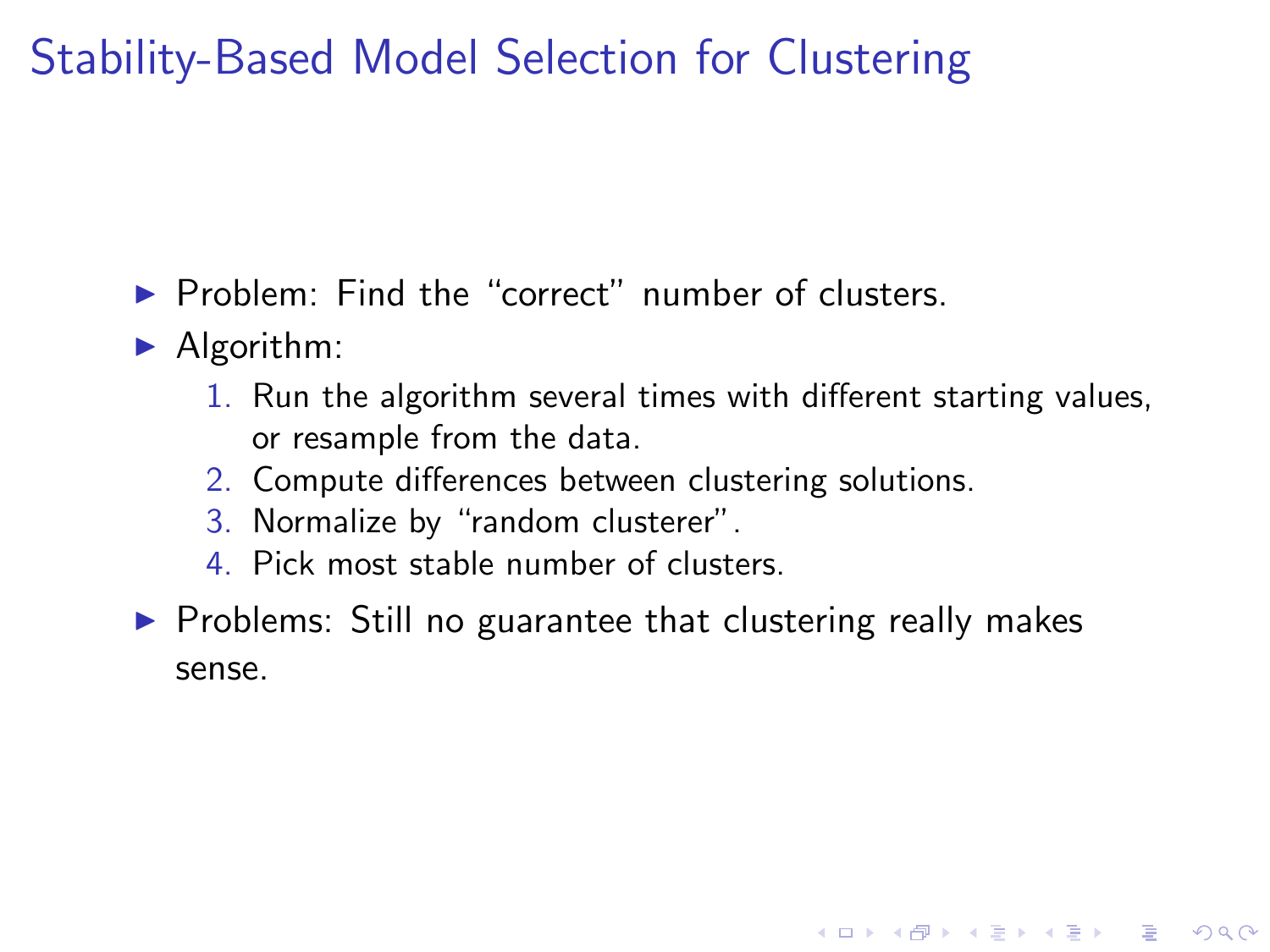#### Statistical Test Theory

 $\triangleright$  Statistical Tests, *p*-values, significance levels, null Hypothesis...

K ロ ▶ K @ ▶ K 할 ▶ K 할 ▶ | 할 | ⊙Q @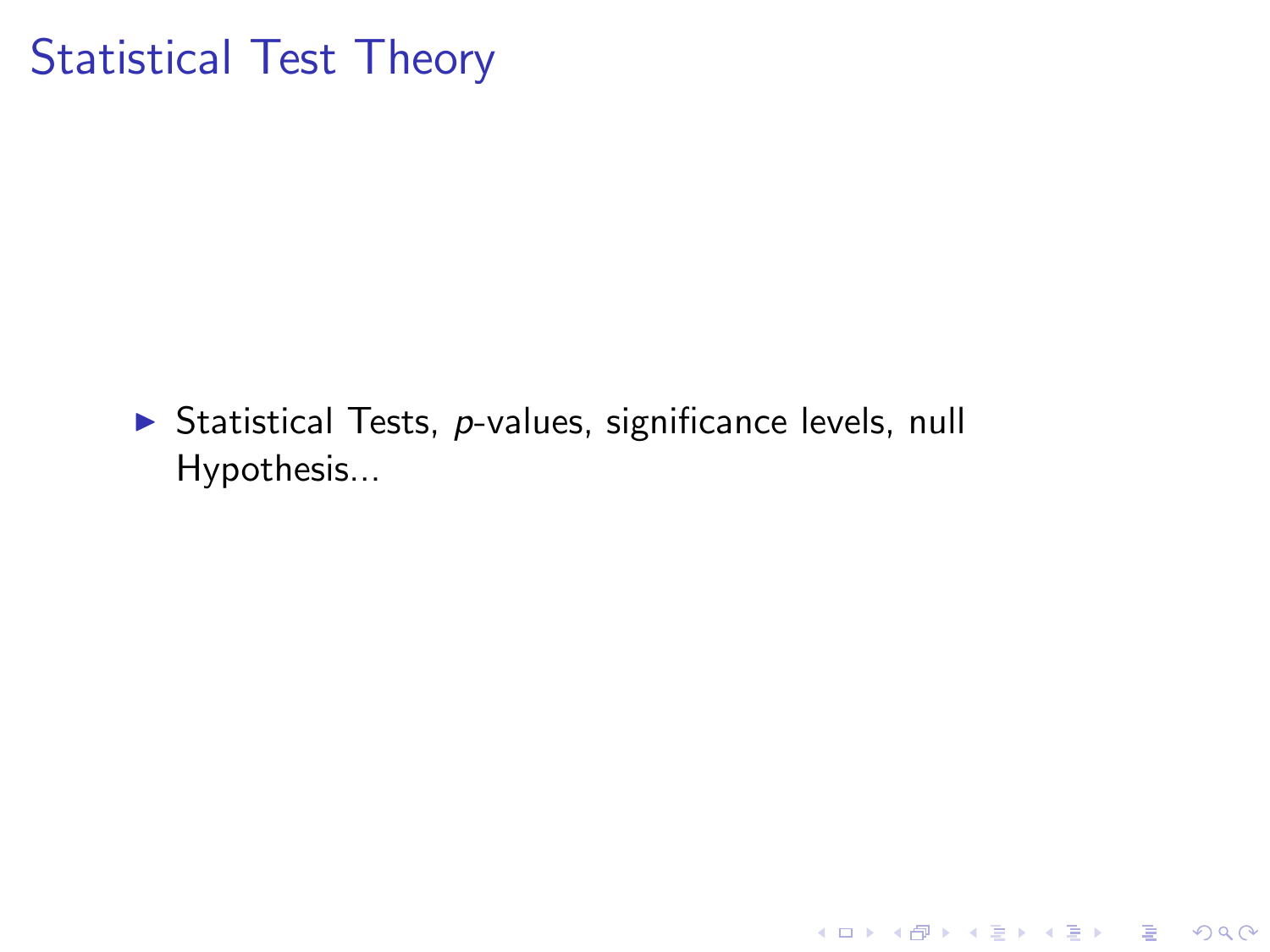### Supervised Learning, a bit of Learning Theory

- $\triangleright$  Formal setup with joint probability distribution on x and y.
- $\blacktriangleright$  loss function, expected risk
- $\triangleright$  empirical risk, empirical risk minimization, consistency
- $\blacktriangleright$  uniform convergence
- ▶ other error measures: FPR, TPR, ROC, Precision&Recall, etc.

**KORK SERVER SHOPE**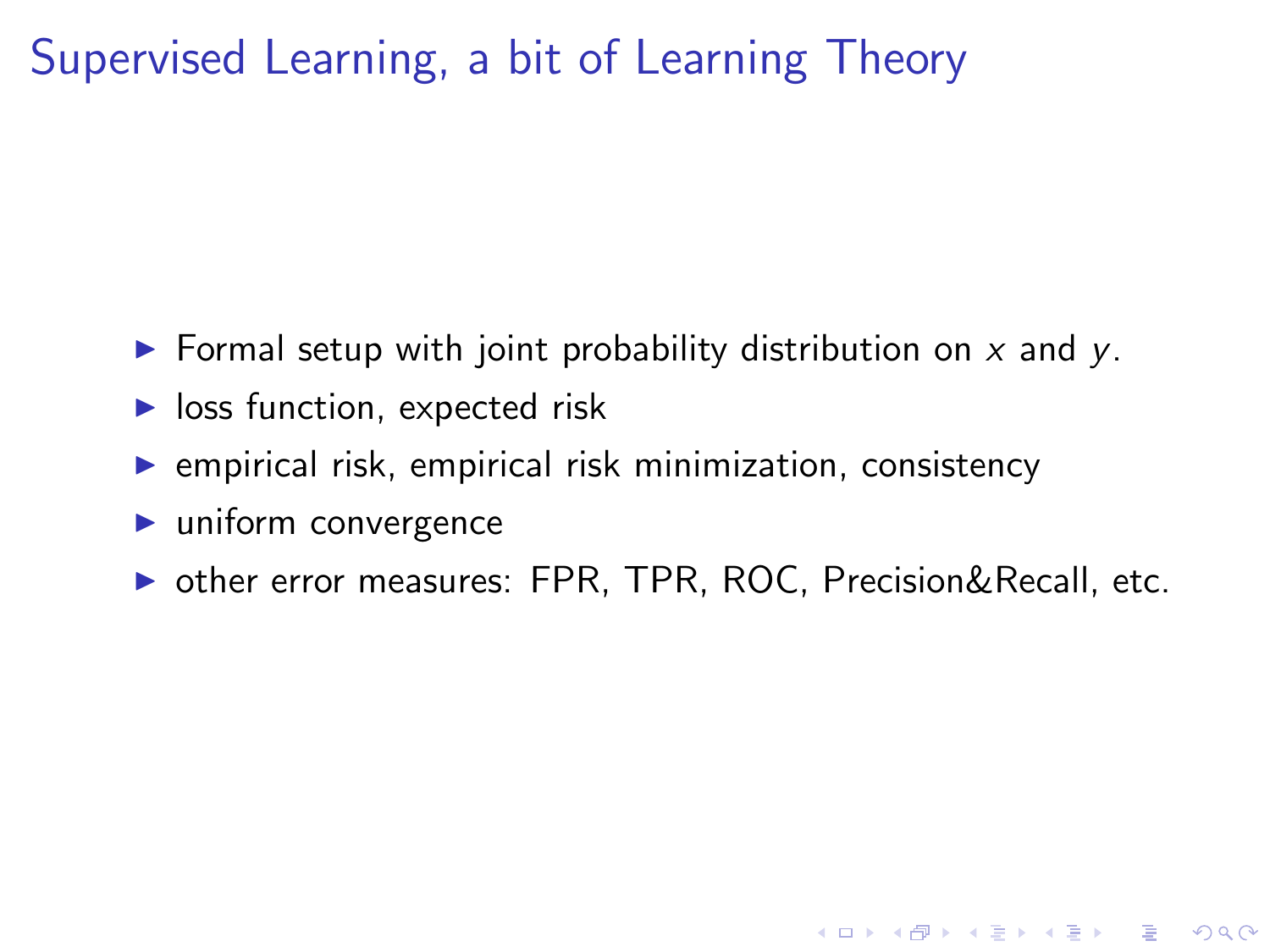#### Least Squares Regression

 $\blacktriangleright$  Problem: Fit a hyperplane  $(f(x) = x^\top w + b)$  or a linear combination of basis functions  $(f(\mathsf{x})=\sum_{j=1}^{d} w_j \psi_j(\mathsf{x}))$  such that the squared error is minimal

$$
\sum_{i=1}^n (y_i - \hat{f}(x_i))^2
$$

- $\triangleright$  Algorithm: Weight vector can be computed in closed form, for example  $w=(X^\top X)^{-1}X^\top Y$ .
- $\triangleright$  Variant: Ridge Regression regularizes by penalizing the norm of the weight vector.

**KORKAR KERKER E VOOR**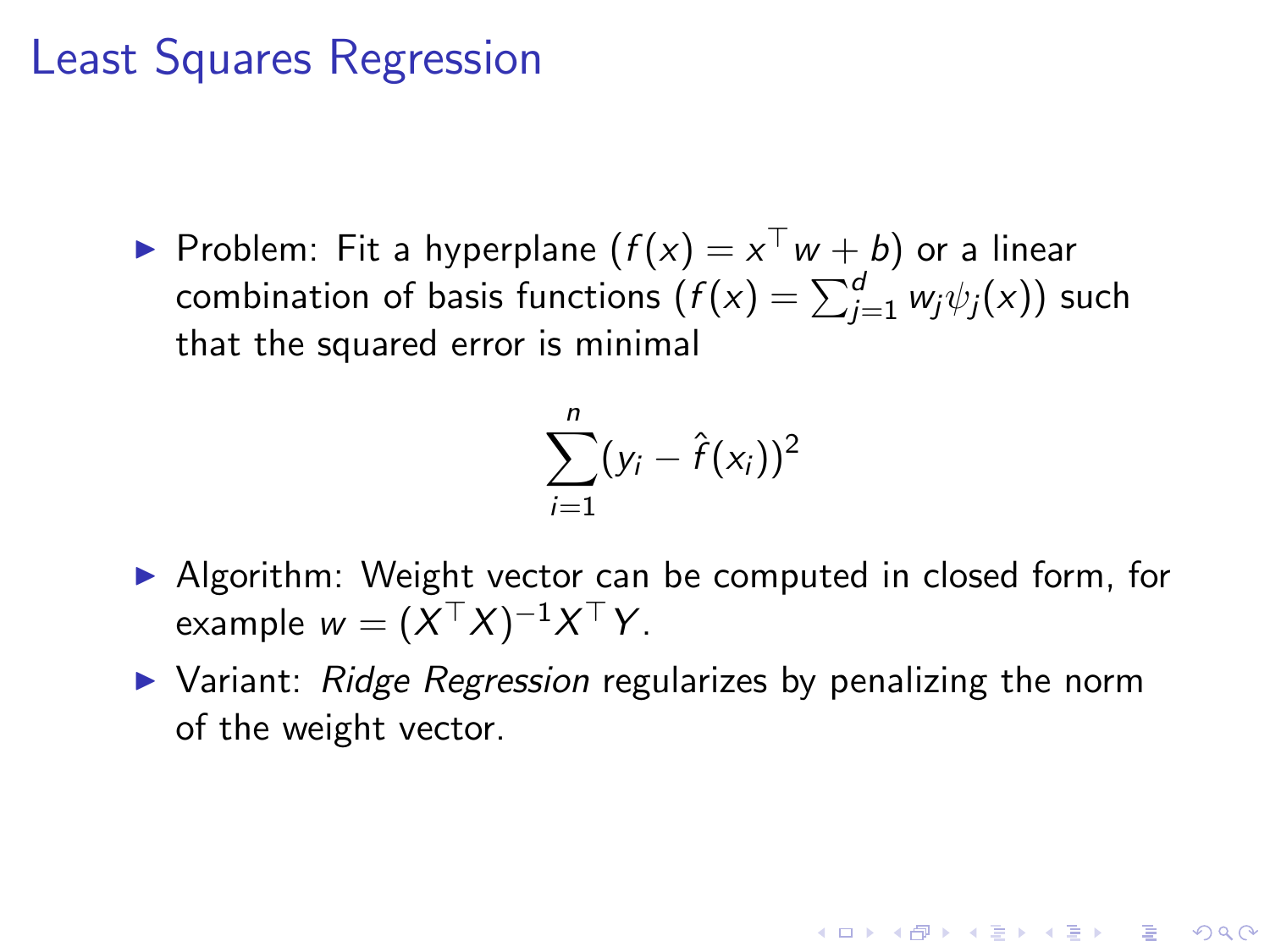#### Model Selection

- $\blacktriangleright$  How to choose basis functions, regularization constant, etc.?
- $\triangleright$  Cross Validation: Iteratively split data, train on one part, test on the other, choose parameters which minimize the test error.
- $\blacktriangleright$  Reliable estimate of test error only on data which has not been used for training!
- $\triangleright$   $C_p$ -statistic: For some models, one can estimate the optimism of the training error.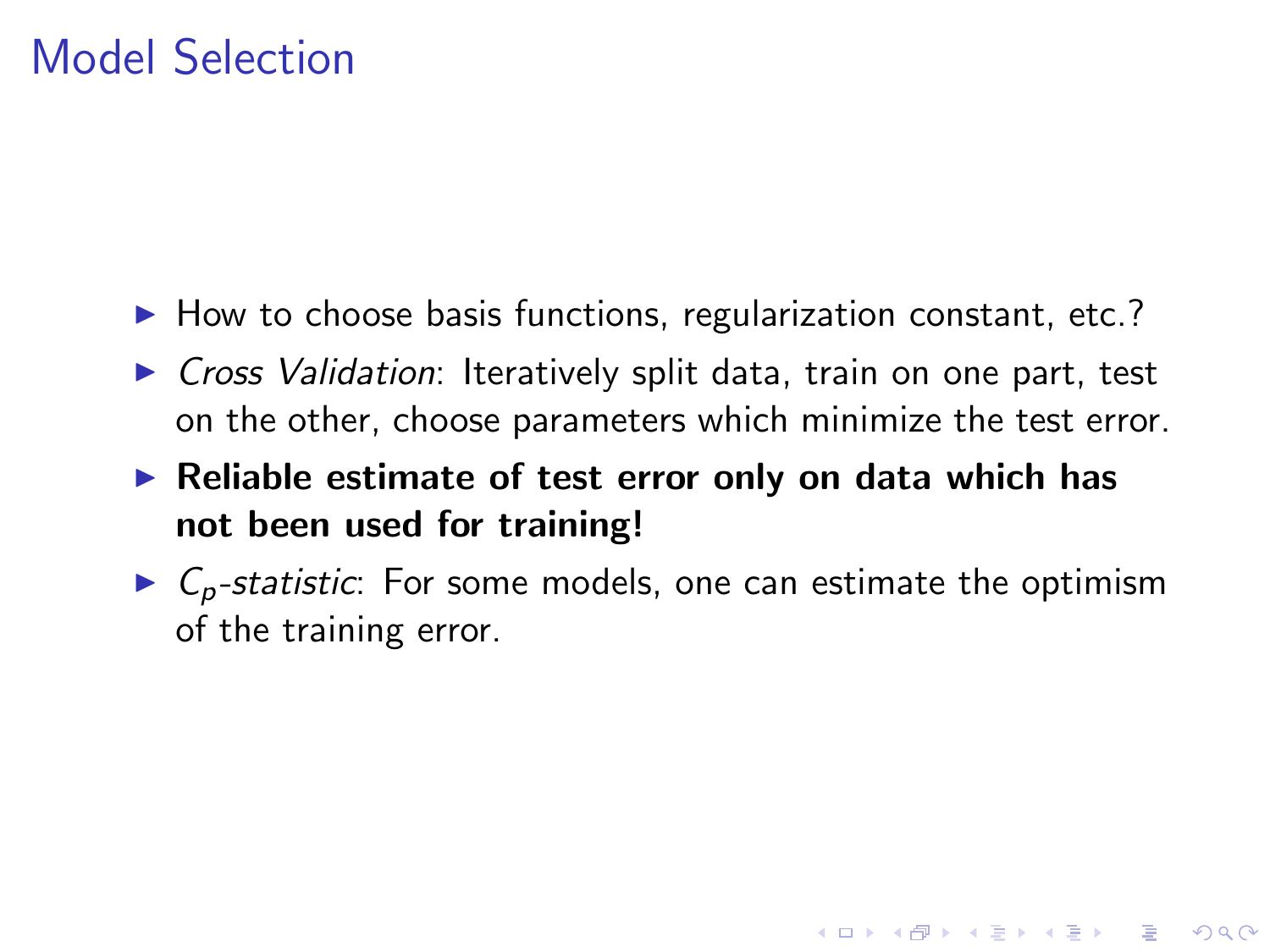### Support Vector Machines

- $\triangleright$  Main idea: Learn hyperplanes which have a large margin. Statistically robust.
- $\triangleright$  Algorithm: Boils down to a quadratic opimization problem, usually solved in the dual formulation.
- $\triangleright$  Kernel Trick: Replace scalar products by a kernel function k. Amounts to mapping data into high-dimensional feature space non-linearly to increase expressive power of linear hyperplanes.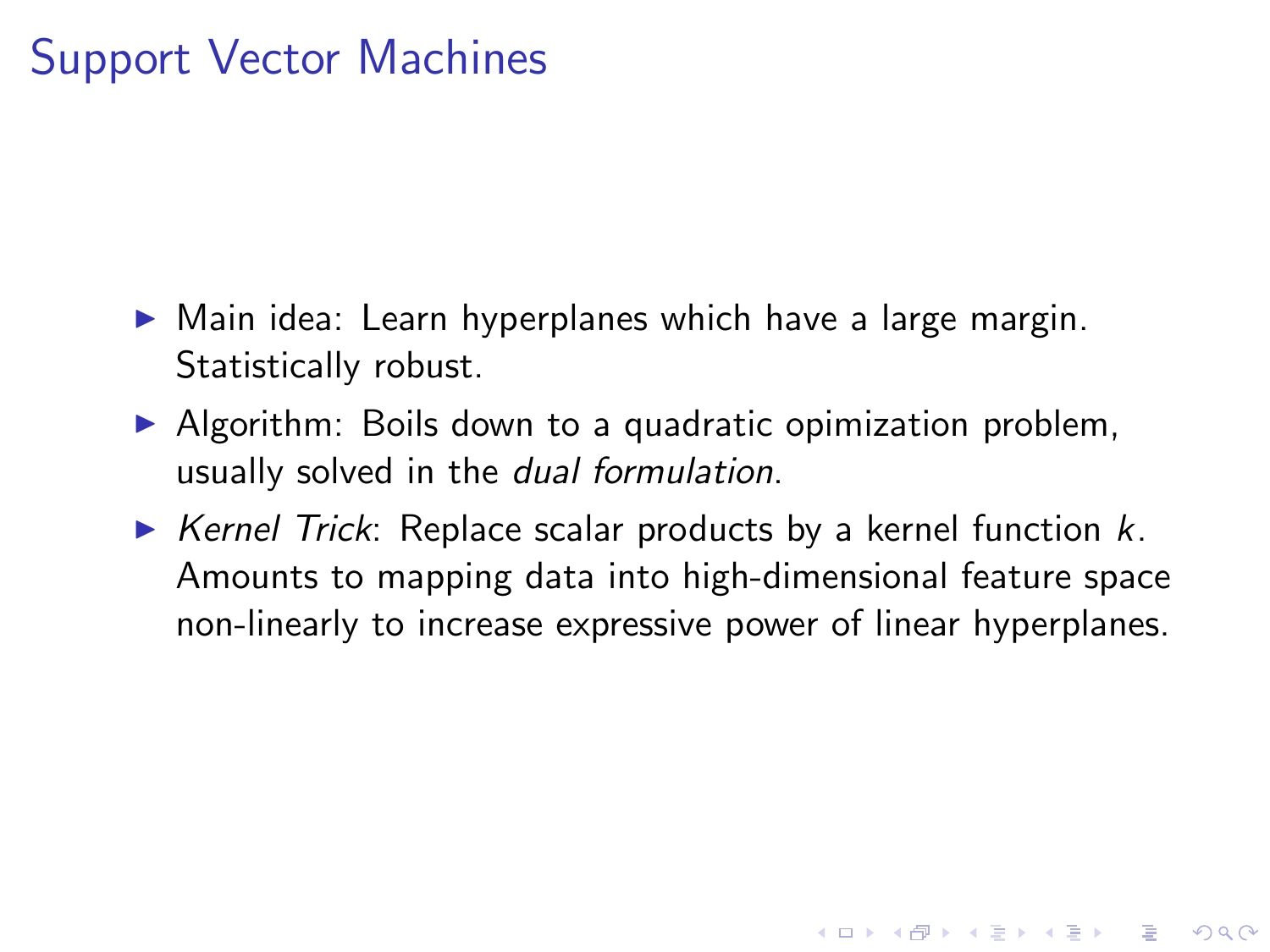### Kernel PCA

- $\blacktriangleright$  Kernel PCA = PCA in feature space.
- Instead of the covariance matrix, kernel matrix is considered.
- Instead of principal components, the scalar product with the direction can be computed

$$
f_i(x)=\langle \Phi(x), v_i\rangle.
$$

K ロ ▶ K @ ▶ K 할 > K 할 > 1 할 > 1 이익어